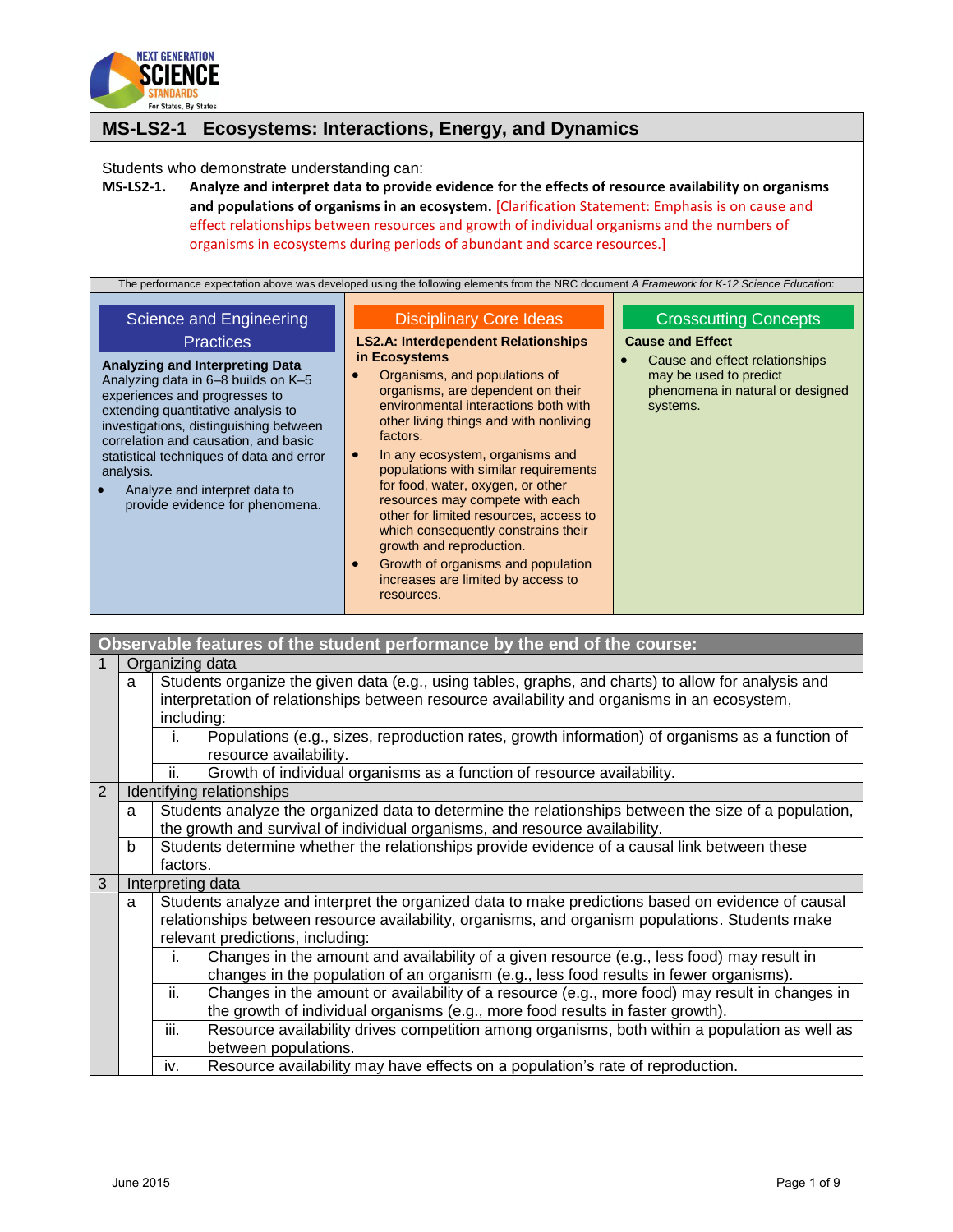## **MS-LS2-2 Ecosystems: Interactions, Energy, and Dynamics**

Students who demonstrate understanding can:

**MS-LS2-2. Construct an explanation that predicts patterns of interactions among organisms across multiple ecosystems.** [Clarification Statement: Emphasis is on predicting consistent patterns of interactions in different ecosystems in terms of the relationships among and between organisms and abiotic components of ecosystems. Examples of types of interactions could include competitive, predatory, and mutually beneficial.]

The performance expectation above was developed using the following elements from the NRC document *A Framework for K-12 Science Education*:

# Science and Engineering

#### **Practices**

#### **Constructing Explanations and Designing Solutions** Constructing explanations and designing solutions in 6–8 builds on K–5 experiences and progresses to include constructing explanations and designing solutions supported by multiple sources of evidence consistent with scientific ideas, principles, and theories.

 Construct an explanation that includes qualitative or quantitative relationships between variables that predict phenomena.

### Disciplinary Core Ideas

#### **LS2.A: Interdependent Relationships in Ecosystems**

 Similarly, predatory interactions may reduce the number of organisms or eliminate whole populations of organisms. Mutually beneficial interactions, in contrast, may become so interdependent that each organism requires the other for survival. Although the species involved in these competitive, predatory, and mutually beneficial interactions vary across ecosystems, the patterns of interactions of organisms with their environments, both living and nonliving, are shared.

### Crosscutting Concept[s](http://www.nap.edu/openbook.php?record_id=13165&page=85)

#### **[Patterns](http://www.nap.edu/openbook.php?record_id=13165&page=85)**

• Patterns can be used to identify [cause and effect relationships.](http://www.nap.edu/openbook.php?record_id=13165&page=85)

|                |   | Observable features of the student performance by the end of the course:                                                                                                                                                                                                     |  |  |
|----------------|---|------------------------------------------------------------------------------------------------------------------------------------------------------------------------------------------------------------------------------------------------------------------------------|--|--|
|                |   | Articulating the explanation of phenomena                                                                                                                                                                                                                                    |  |  |
|                | a | Students articulate a statement that relates the given phenomenon to a scientific idea, including that<br>similar patterns of interactions occur between organisms and their environment, regardless of the<br>ecosystem or the species involved.                            |  |  |
|                | b | Students use evidence and reasoning to construct an explanation for the given phenomenon.                                                                                                                                                                                    |  |  |
| $\overline{2}$ |   | Evidence                                                                                                                                                                                                                                                                     |  |  |
|                | a | Students identify and describe the evidence (e.g., from students' own investigations, observations,<br>reading material, archived data) necessary for constructing the explanation, including evidence that:                                                                 |  |  |
|                |   | Competitive relationships occur when organisms within an ecosystem compete for shared<br>j.<br>resources (e.g., data about the change in population of a given species when a competing<br>species is introduced).                                                           |  |  |
|                |   | Predatory interactions occur between organisms within an ecosystem.<br>ii.                                                                                                                                                                                                   |  |  |
|                |   | iii.<br>Mutually beneficial interactions occur between organisms within an ecosystem. Organisms<br>involved in these mutually beneficial interactions can become so dependent upon one another<br>that they cannot survive alone.                                            |  |  |
|                |   | Resource availability, or lack thereof, can affect interactions between organisms (e.g.,<br>iv.<br>organisms in a resource-limited environment may have a competitive relationship, while those<br>same organisms may not be in competition in a resource-rich environment). |  |  |
|                |   | Competitive, predatory, and mutually beneficial interactions occur across multiple, different,<br>V.<br>ecosystems                                                                                                                                                           |  |  |
|                | b | Students use multiple valid and reliable sources for the evidence.                                                                                                                                                                                                           |  |  |
| 3              |   | Reasoning                                                                                                                                                                                                                                                                    |  |  |
|                | a | Students identify and describe quantitative or qualitative patterns of interactions among organisms                                                                                                                                                                          |  |  |
|                |   | that can be used to identify causal relationships within ecosystems, related to the given<br>phenomenon.                                                                                                                                                                     |  |  |
|                |   |                                                                                                                                                                                                                                                                              |  |  |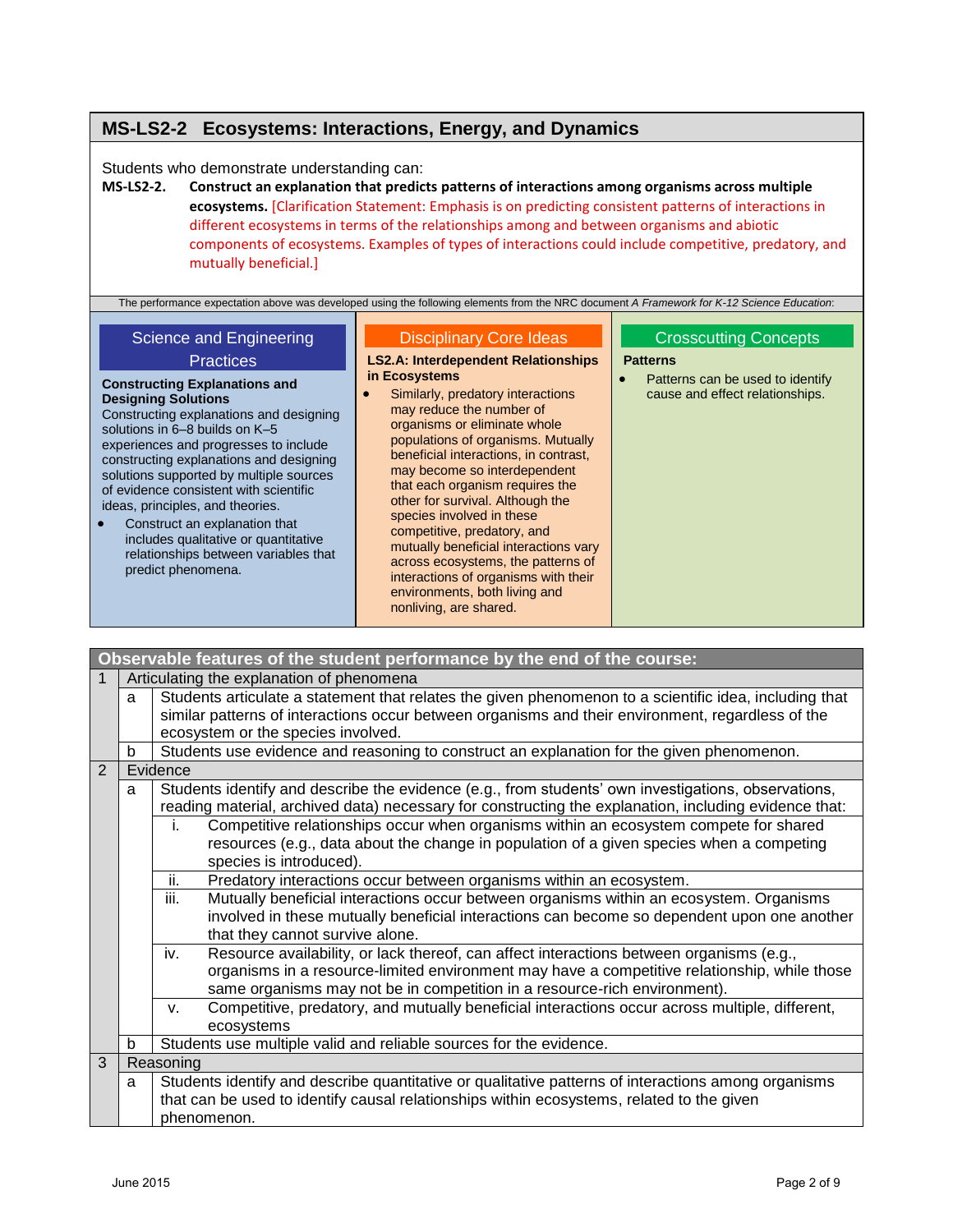|   | b | Students describe that regardless of the ecosystem or species involved, the patterns of interactions<br>(competitive, mutually beneficial, predator/prey) are similar.                                                                                                                                                                                                                                                                                                   |
|---|---|--------------------------------------------------------------------------------------------------------------------------------------------------------------------------------------------------------------------------------------------------------------------------------------------------------------------------------------------------------------------------------------------------------------------------------------------------------------------------|
| C |   | Students use reasoning to connect the evidence and support an explanation. In their reasoning,<br>students use patterns in the evidence to predict common interactions among organisms in<br>ecosystems as they relate to the phenomenon, (e.g., given specific organisms in a given<br>environment with specified resource availability, which organisms in the system will exhibit<br>competitive interactions). Students predict the following types of interactions: |
|   |   | Predatory interactions.                                                                                                                                                                                                                                                                                                                                                                                                                                                  |
|   |   | Competitive interactions.<br>ii.                                                                                                                                                                                                                                                                                                                                                                                                                                         |
|   |   | Mutually beneficial interactions.<br>iii.                                                                                                                                                                                                                                                                                                                                                                                                                                |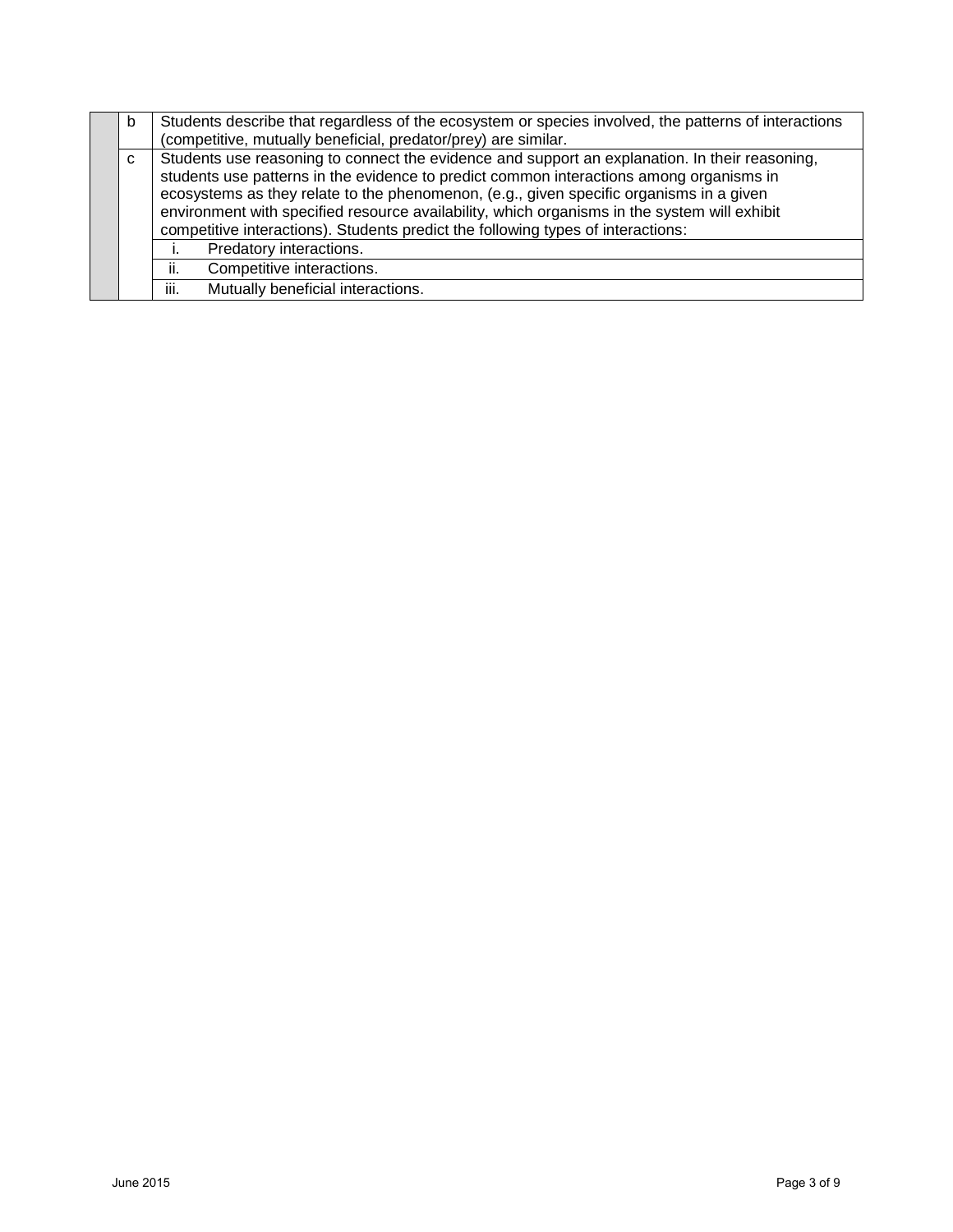## **MS-LS2-3 Ecosystems: Interactions, Energy, and Dynamics**

Students who demonstrate understanding can:

**MS-LS2-3. Develop a model to describe the cycling of matter and flow of energy among living and nonliving parts of an ecosystem.** [Clarification Statement: Emphasis is on describing the conservation of matter and flow of energy into and out of various ecosystems, and on defining the boundaries of the system.] [*Assessment Boundary: Assessment does not include the use of chemical reactions to describe the processes.*]

The performance expectation above was developed using the following elements from the NRC document *A Framework for K-12 Science Education*: Science and Engineering Practices **Developing and Using Models** Modeling in 6–8 builds on K–5 experiences and progresses to developing, using, and revising models to describe, test, and predict more abstract phenomena and design systems. Develop a model to describe phenomena. Disciplinary Core Ideas **LS2.B: Cycle of Matter and Energy Transfer in Ecosystems** Food webs are models that demonstrate how matter and energy is transferred between producers, consumers, and decomposers as the three groups interact within an ecosystem. Transfers of matter into and out of the physical environment occur at every level. Decomposers recycle nutrients from dead plant or animal matter Crosscutting Concept[s](http://www.nap.edu/openbook.php?record_id=13165&page=94) **[Energy and Matter](http://www.nap.edu/openbook.php?record_id=13165&page=94)** • The transfer of energy can be [tracked as energy flows through a](http://www.nap.edu/openbook.php?record_id=13165&page=94)  [natural system.](http://www.nap.edu/openbook.php?record_id=13165&page=94) - - - - - - - - - - - - - - - - - - - - - - - - - - - - *Connections to Nature of Science* **Scientific Knowledge Assumes an Order and Consistency in Natural Systems •** Science assumes that objects and

> back to the soil in terrestrial environments or to the water in aquatic environments. The atoms that make up the organisms in an ecosystem are cycled repeatedly between the

events in natural systems occur in consistent patterns that are understandable through measurement and observation.

|   |   | living and nonliving parts of the<br>ecosystem.                                                       |  |  |  |
|---|---|-------------------------------------------------------------------------------------------------------|--|--|--|
|   |   |                                                                                                       |  |  |  |
|   |   |                                                                                                       |  |  |  |
|   |   | Observable features of the student performance by the end of the course:                              |  |  |  |
|   |   | Components of the model                                                                               |  |  |  |
|   | a | To make sense of a given phenomenon, students develop a model in which they identify the relevant     |  |  |  |
|   |   | components, including:                                                                                |  |  |  |
|   |   | Organisms that can be classified as producers, consumers, and/or decomposers.                         |  |  |  |
|   |   | Nonliving parts of an ecosystem (e.g., water, minerals, air) that can provide matter to living<br>ii. |  |  |  |
|   |   | organisms or receive matter from living organisms.                                                    |  |  |  |
|   |   | iii.<br>Energy                                                                                        |  |  |  |
|   | b | Students define the boundaries of the ecosystem under consideration in their model (e.g., pond, part  |  |  |  |
|   |   | of a forest, meadow; a whole forest, which contains a meadow, pond, and stream).                      |  |  |  |
| 2 |   | Relationships                                                                                         |  |  |  |
|   | a | In the model, students describe relationships between components within the ecosystem, including:     |  |  |  |
|   |   | Energy transfer into and out of the system.<br>İ.                                                     |  |  |  |
|   |   | ii.<br>Energy transfer and matter cycling (cycling of atoms):                                         |  |  |  |
|   |   | Among producers, consumers, and decomposers (e.g., decomposers break down<br>1.                       |  |  |  |
|   |   | consumers and producers via chemical reactions and use the energy released from                       |  |  |  |
|   |   | rearranging those molecules for growth and development).                                              |  |  |  |
|   |   | 2. Between organisms and the nonliving parts of the system (e.g., producers use matter                |  |  |  |
|   |   | from the nonliving parts of the ecosystem and energy from the sun to produce food from                |  |  |  |

### 3 Connections a Students use the model to describe the cycling of matter and flow of energy among living and nonliving parts of the defined system, including:

nonfood materials).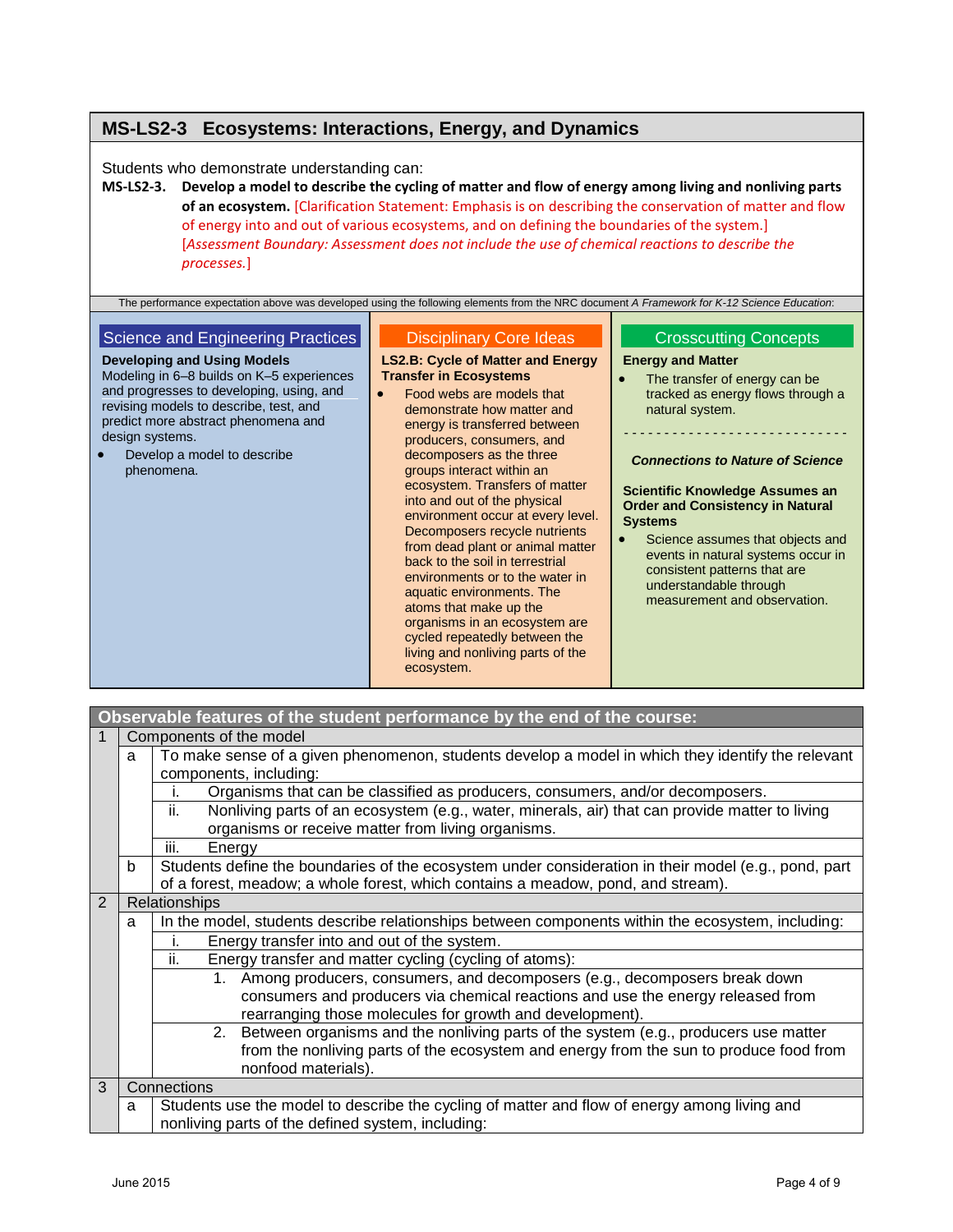|   | When organisms consume other organisms, there is a transfer of energy and a cycling of<br>atoms that were originally captured from the nonliving parts of the ecosystem by producers.                                          |
|---|--------------------------------------------------------------------------------------------------------------------------------------------------------------------------------------------------------------------------------|
|   | The transfer of matter (atoms) and energy between living and nonliving parts of the<br>ii.<br>ecosystem at every level within the system, which allows matter to cycle and energy to flow<br>within and outside of the system. |
| b | Students use the model to track energy transfer and matter cycling in the system based on<br>consistent and measureable patterns, including:                                                                                   |
|   | That the atoms that make up the organisms in an ecosystem are cycled repeatedly between<br>the living and nonliving parts of the ecosystem.                                                                                    |
|   | That matter and energy are conserved through transfers within and outside of the ecosystem.<br>ii.                                                                                                                             |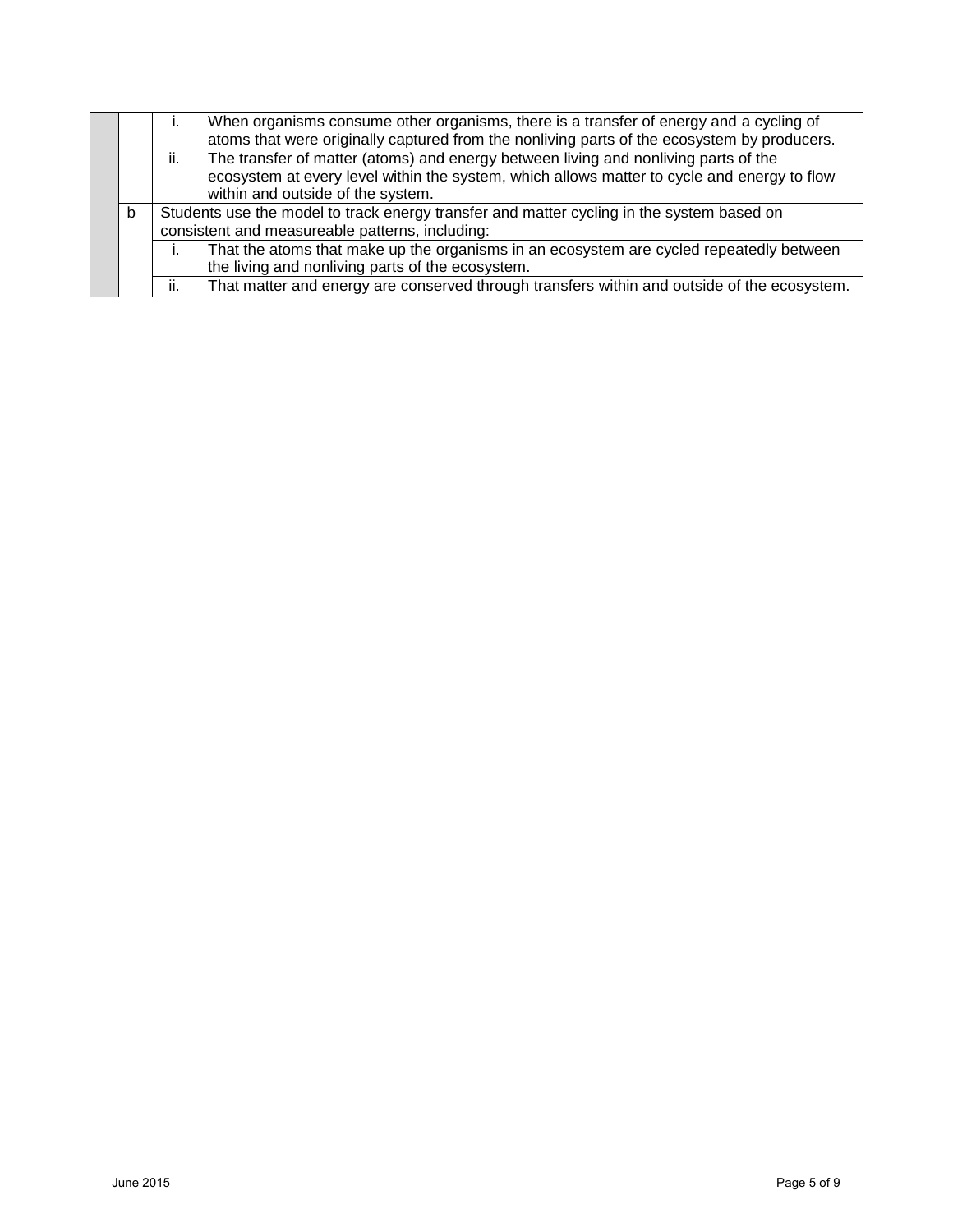## **MS-LS2-4 Ecosystems: Interactions, Energy, and Dynamics**

Students who demonstrate understanding can:

**MS-LS2-4. Construct an argument supported by empirical evidence that changes to physical or biological components of an ecosystem affect populations.** [Clarification Statement: Emphasis is on recognizing patterns in data and making warranted inferences about changes in populations, and on evaluating empirical evidence supporting arguments about changes to ecosystems.]

| The performance expectation above was developed using the following elements from the NRC document A Framework for K-12 Science Education:                                                                                                                                                                                                                                                                                                                                                                                                                                                                                                                                                                                                                             |                                                                                                                                                                                                                                                                                                                           |                                                                                                                                                       |
|------------------------------------------------------------------------------------------------------------------------------------------------------------------------------------------------------------------------------------------------------------------------------------------------------------------------------------------------------------------------------------------------------------------------------------------------------------------------------------------------------------------------------------------------------------------------------------------------------------------------------------------------------------------------------------------------------------------------------------------------------------------------|---------------------------------------------------------------------------------------------------------------------------------------------------------------------------------------------------------------------------------------------------------------------------------------------------------------------------|-------------------------------------------------------------------------------------------------------------------------------------------------------|
| <b>Science and Engineering Practices</b><br><b>Engaging in Argument from Evidence</b><br>Engaging in argument from evidence in 6-8<br>builds on K-5 experiences and progresses to<br>constructing a convincing argument that supports<br>or refutes claims for either explanations or<br>solutions about the natural and designed<br>world $(s)$ .<br>Construct an oral and written argument<br>supported by empirical evidence and<br>scientific reasoning to support or refute an<br>explanation or a model for a phenomenon or<br>a solution to a problem.<br><b>Connections to Nature of Science</b><br>Scientific Knowledge is Based on Empirical<br><b>Evidence</b><br>Science disciplines share common rules of<br>obtaining and evaluating empirical evidence. | <b>Disciplinary Core Ideas</b><br><b>LS2.C: Ecosystem Dynamics,</b><br><b>Functioning, and Resilience</b><br>Ecosystems are dynamic in<br>nature; their characteristics can<br>vary over time. Disruptions to<br>any physical or biological<br>component of an ecosystem<br>can lead to shifts in all its<br>populations. | <b>Crosscutting Concepts</b><br><b>Stability and Change</b><br>Small changes in one part of<br>a system might cause large<br>changes in another part. |

|                |   | Observable features of the student performance by the end of the course:                                                                                                                      |
|----------------|---|-----------------------------------------------------------------------------------------------------------------------------------------------------------------------------------------------|
|                |   | Supported claims                                                                                                                                                                              |
|                | a | Students make a claim to be supported about a given explanation or model for a phenomenon. In                                                                                                 |
|                |   | their claim, students include the idea that changes to physical or biological components of an                                                                                                |
|                |   | ecosystem can affect the populations living there.                                                                                                                                            |
| 2              |   | Identifying scientific evidence                                                                                                                                                               |
|                | a | Students identify and describe the given evidence (e.g., evidence from data, scientific literature)                                                                                           |
|                |   | needed for supporting the claim, including evidence about:                                                                                                                                    |
|                |   | Changes in the physical or biological components of an ecosystem, including the magnitude<br>i.<br>of the changes (e.g., data about rainfall, fires, predator removal, species introduction). |
|                |   | ii.<br>Changes in the populations of an ecosystem, including the magnitude of the changes (e.g.,                                                                                              |
|                |   | changes in population size, types of species present, and relative prevalence of a species                                                                                                    |
|                |   | within the ecosystem).                                                                                                                                                                        |
|                |   | iii.<br>Evidence of causal and correlational relationships between changes in the components of an                                                                                            |
|                |   | ecosystem with the changes in populations.                                                                                                                                                    |
|                | b | Students use multiple valid and reliable sources of evidence.                                                                                                                                 |
| 3              |   | Evaluating and critiquing the evidence                                                                                                                                                        |
|                | a | Students evaluate the given evidence, identifying the necessary and sufficient evidence for                                                                                                   |
|                |   | supporting the claim.                                                                                                                                                                         |
|                | b | Students identify alternative interpretations of the evidence and describe why the evidence supports                                                                                          |
|                |   | the student's claim.                                                                                                                                                                          |
| $\overline{4}$ |   | Reasoning and synthesis                                                                                                                                                                       |
|                | a | Students use reasoning to connect the appropriate evidence to the claim and construct an oral or                                                                                              |
|                |   | written argument about the causal relationship between physical and biological components of an                                                                                               |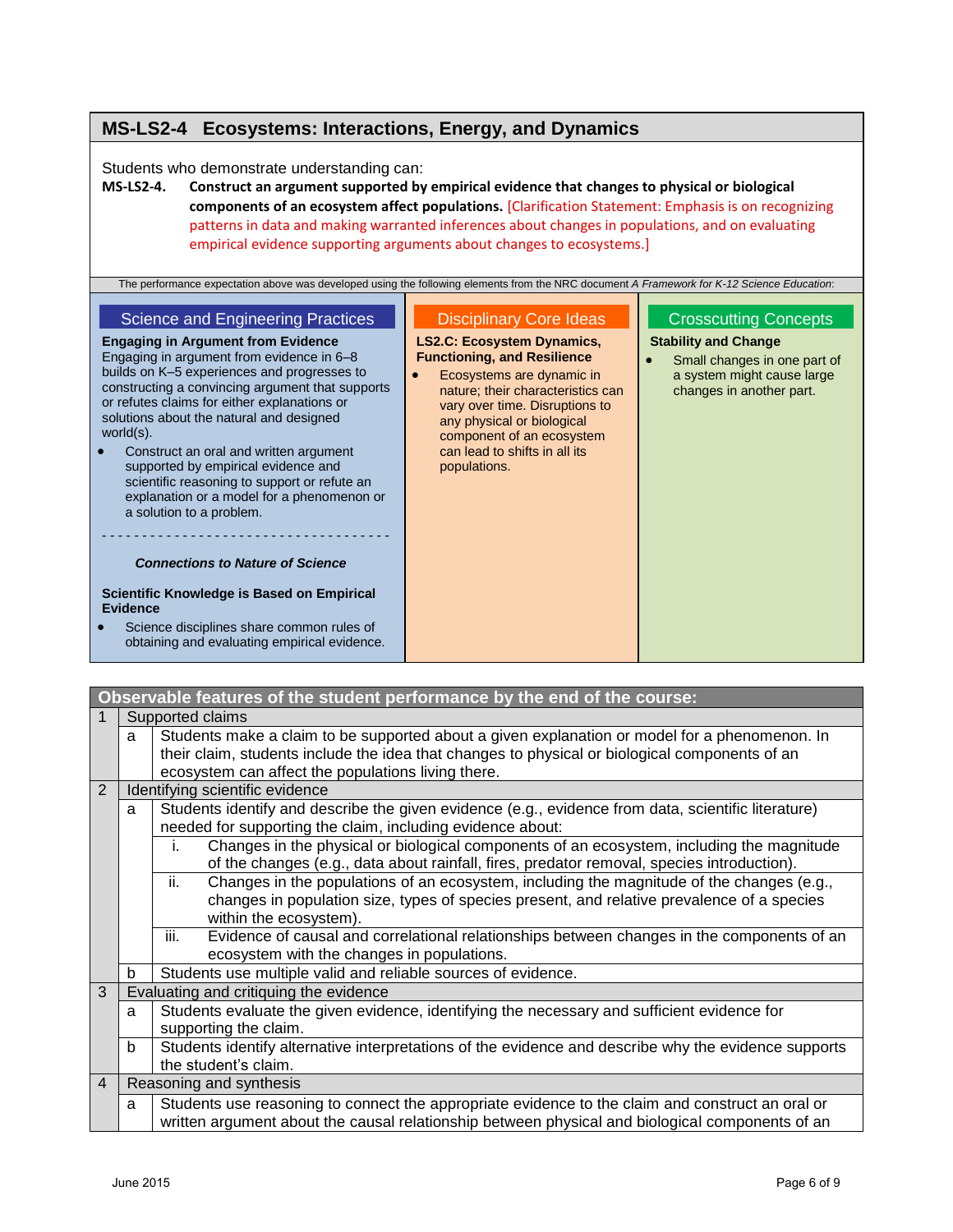|      | ecosystem and changes in organism populations, based on patterns in the evidence. In the<br>argument, students describe a chain of reasoning that includes:                                                                                                                                                                                                |
|------|------------------------------------------------------------------------------------------------------------------------------------------------------------------------------------------------------------------------------------------------------------------------------------------------------------------------------------------------------------|
| ı.   | Specific changes in the physical or biological components of an ecosystem cause changes<br>that can affect the survival and reproductive likelihood of organisms within that ecosystem<br>(e.g., scarcity of food or the elimination of a predator will alter the survival and reproductive<br>probability of some organisms).                             |
| ii.  | Factors that affect the survival and reproduction of organisms can cause changes in the<br>populations of those organisms.                                                                                                                                                                                                                                 |
| iii. | Patterns in the evidence suggest that many different types of changes (e.g., changes in<br>multiple types of physical and biological components) are correlated with changes in<br>organism populations.                                                                                                                                                   |
| iv.  | Several consistent correlational patterns, along with the understanding of specific causal<br>relationships between changes in the components of an ecosystem and changes in the<br>survival and reproduction of organisms, suggest that many changes in physical or biological<br>components of ecosystems can cause changes in populations of organisms. |
| V.   | Some small changes in physical or biological components of an ecosystem are associated<br>with large changes in a population, suggesting that small changes in one component of an<br>ecosystem can cause large changes in another component.                                                                                                              |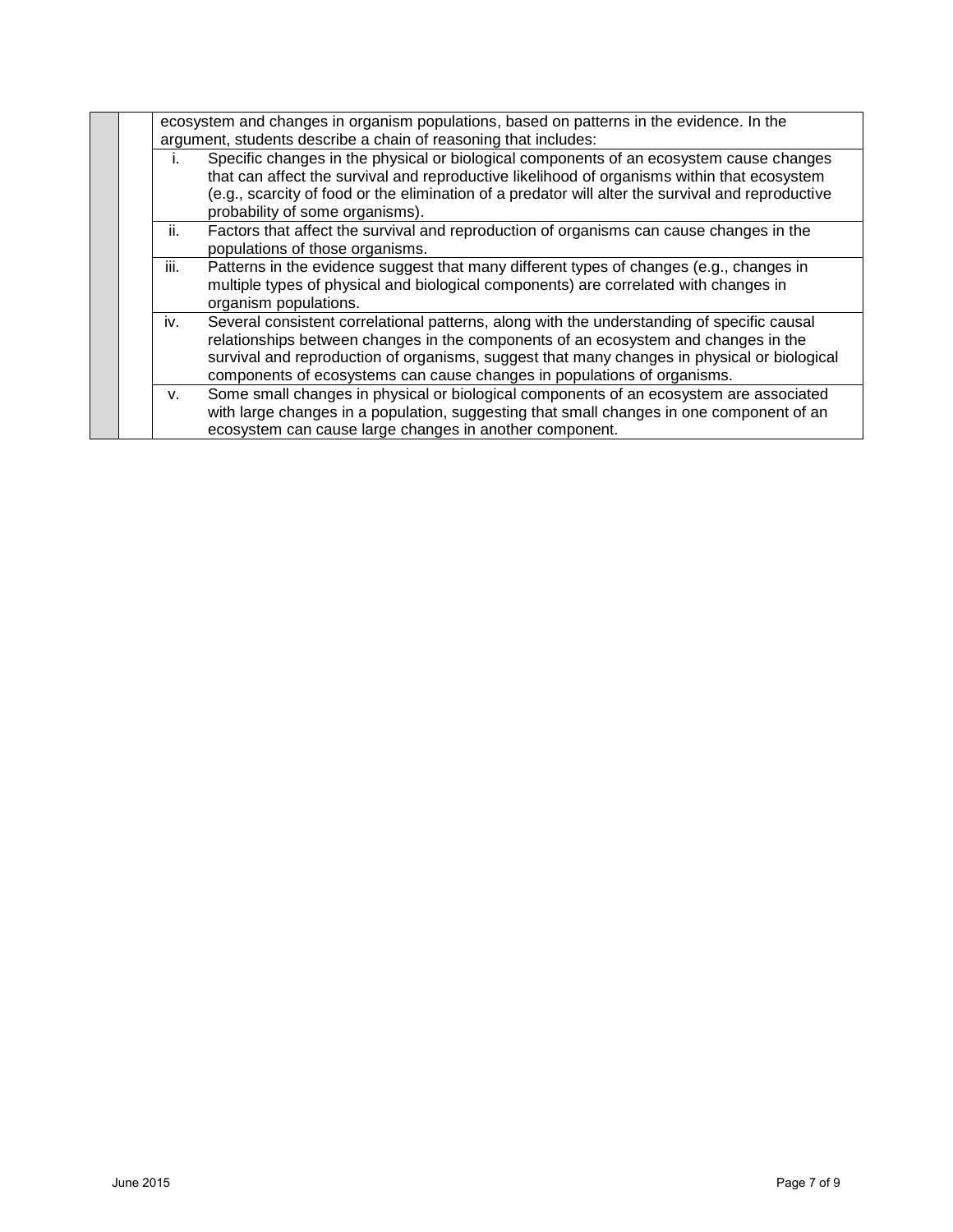## **MS-LS2-5 Ecosystems: Interactions, Energy, and Dynamics**

Students who demonstrate understanding can:

### **MS-LS2-5. Evaluate competing design solutions for maintaining biodiversity and ecosystem services.\*** [Clarification Statement: Examples of ecosystem services could include water purification, nutrient recycling, and prevention of soil erosion. Examples of design solution constraints could include scientific, economic, and social considerations.]

| The performance expectation above was developed using the following elements from the NRC document A Framework for K-12 Science Education:                                                                                                                                                                                                                                                                                                        |                                                                                                                                                                                                                                                                                                                                                                                                                                                                                                                  |                                                                                                                                                                                                                                                                                                                                                                                                                                                                                                                                                                                                                                                                                                                                 |
|---------------------------------------------------------------------------------------------------------------------------------------------------------------------------------------------------------------------------------------------------------------------------------------------------------------------------------------------------------------------------------------------------------------------------------------------------|------------------------------------------------------------------------------------------------------------------------------------------------------------------------------------------------------------------------------------------------------------------------------------------------------------------------------------------------------------------------------------------------------------------------------------------------------------------------------------------------------------------|---------------------------------------------------------------------------------------------------------------------------------------------------------------------------------------------------------------------------------------------------------------------------------------------------------------------------------------------------------------------------------------------------------------------------------------------------------------------------------------------------------------------------------------------------------------------------------------------------------------------------------------------------------------------------------------------------------------------------------|
| Science and Engineering Practices<br><b>Engaging in Argument from Evidence</b><br>Engaging in argument from evidence in 6-8<br>builds on K-5 experiences and progresses<br>to constructing a convincing argument that<br>supports or refutes claims for either<br>explanations or solutions about the natural<br>and designed world(s).<br>Evaluate competing design solutions<br>based on jointly developed and agreed-<br>upon design criteria. | <b>Disciplinary Core Ideas</b><br><b>LS2.C: Ecosystem Dynamics,</b><br><b>Functioning, and Resilience</b><br><b>Biodiversity describes the</b><br>$\bullet$<br>variety of species found in<br>Earth's terrestrial and<br>oceanic ecosystems. The<br>completeness or integrity of<br>an ecosystem's biodiversity<br>is often used as a measure<br>of its health.                                                                                                                                                  | <b>Crosscutting Concepts</b><br><b>Stability and Change</b><br>Small changes in one part of a system<br>$\bullet$<br>might cause large changes in another<br>part.<br><b>Connections to Engineering,</b><br><b>Technology, and Applications of</b><br><b>Science</b>                                                                                                                                                                                                                                                                                                                                                                                                                                                            |
|                                                                                                                                                                                                                                                                                                                                                                                                                                                   | <b>LS4.D: Biodiversity and</b><br><b>Humans</b><br>Changes in biodiversity can<br>influence humans'<br>resources, such as food,<br>energy, and medicines, as<br>well as ecosystem services<br>that humans rely on-for<br>example, water purification<br>and recycling. (secondary)<br><b>ETS1.B: Developing Possible</b><br><b>Solutions</b><br>There are systematic<br>processes for evaluating<br>solutions with respect to how<br>well they meet the criteria<br>and constraints of a<br>problem. (secondary) | Influence of Science, Engineering, and<br><b>Technology on Society and the Natural</b><br>World<br>The use of technologies and any<br>limitations on their use are driven by<br>individual or societal needs, desires,<br>and values; by the findings of scientific<br>research; and by differences in such<br>factors as climate, natural resources,<br>and economic conditions. Thus<br>technology use varies from region to<br>region and over time.<br><b>Connections to Nature of Science</b><br><b>Science Addresses Questions About</b><br>the Natural and Material World<br>Scientific knowledge can describe the<br>consequences of actions but does not<br>necessarily prescribe the decisions<br>that society takes. |

|   |   | Observable features of the student performance by the end of the course:                               |
|---|---|--------------------------------------------------------------------------------------------------------|
|   |   | Identifying the given design solution and supporting evidence                                          |
|   | a | Students identify and describe:                                                                        |
|   |   | The given competing design solutions for maintaining biodiversity and ecosystem services.              |
|   |   | The given problem involving biodiversity and/or ecosystem services that is being solved by<br>ii.      |
|   |   | the given design solutions, including information about why biodiversity and/or ecosystem              |
|   |   | services are necessary to maintaining a healthy ecosystem.                                             |
|   |   | The given evidence about performance of the given design solutions.<br>iii.                            |
| 2 |   | Identifying any potential additional evidence that is relevant to the evaluation                       |
|   | a | Students identify and describe the additional evidence (in the form of data, information, or other     |
|   |   | appropriate forms) that is relevant to the problem, design solutions, and evaluation of the solutions, |
|   |   | including:                                                                                             |
|   |   | The variety of species (biodiversity) found in the given ecosystem.                                    |
|   |   | Factors that affect the stability of the biodiversity of the given ecosystem.<br>ii.                   |